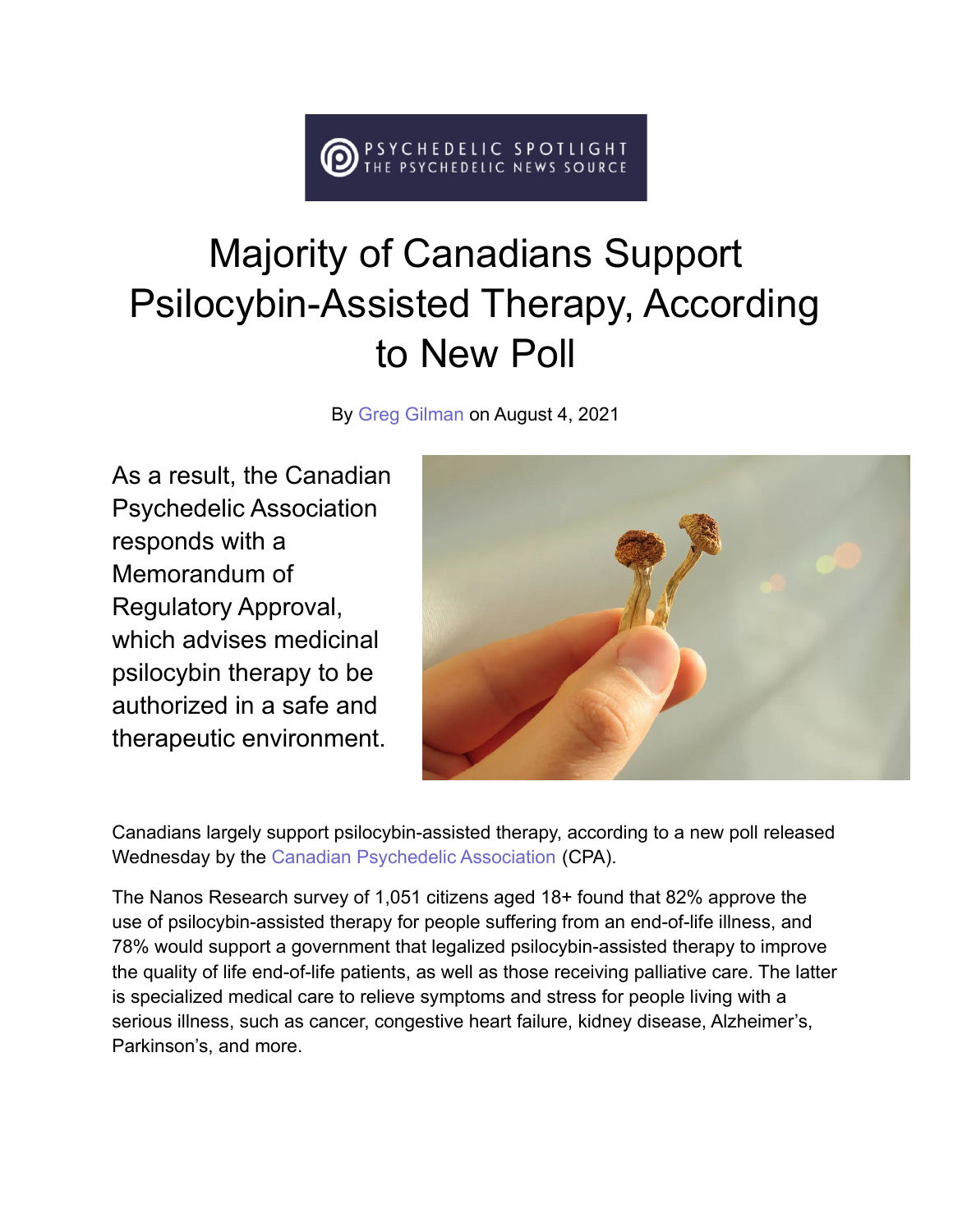Additionally, 64% of those surveyed believe that the Canadian government should also expand legal access to psilocybin-assisted psychotherapy for those who qualify under the Medical Assistance in Dying ([MAID\)](https://www.psychedelicassociation.net/maid-campaign) rules. It's yet another sign that Canada may become the next country [to legalize psychedelic medicine](https://psychedelicspotlight.com/canada-legalizing-psychedelics/).

"It is encouraging that this is an issue that all political parties support and Canadians have given their endorsement for," says Dr. Pamela Kryskow, a medical doctor and psychedelic researcher. "We see this as a green light for Health Canada to proceed with the regulations."

Although the country outlawed psychedelics back in 1974, Health Canada has granted Section 56 exemptions to its Controlled Drugs and Substances Act, allowing research and an emerging psychedelic pharmaceutical industry to thrive, while also granting select patients and healthcare professional access to psilocybin.

This new phone survey was conducted between June 30 and July 5 this year. According to Nanos, the sample is geographically stratified to be representative of Canada, leading the CPA to declare that public support for psilocybin is at an all-time high. As a result, the organization is responding with a Memorandum of Regulatory Approval (MORA). The document proposes amendments to current regulations, recommending medicinal psilocybin therapy to be medically authorized, produced, distributed and consumed in a safe and therapeutic environment.

"The MORA was prepared by some of the best researchers, industry, legal and regulatory experts in Canada," says Cory Firth, the Executive Director of the Canadian Psychedelic Association. "As the voice of psychedelics in Canada, we made sure that no stone was left unturned in our efforts to bring timely and effective regulatory change to Canadians at end-of-life and suffering from various treatment-resistant mental health conditions."

The CPA is a non-profit organization focused on advancing legal and ethical frameworks for medical and therapeutic psychedelic use. Representatives for the association have been engaged in discussions with members of Parliament, senior government officials, representatives from all parties, and national stakeholders over the past 10 months. According to Firth, CPA has encountered unanimous support for access to psilocybin therapy with a palliative diagnosis.

Psilocybin therapy for end-of-life and palliative care is a step in the right direction, but for many psychedelics advocates, it's not enough.

Spencer Hawkswell, CEO of non-profit advocacy group TheraPsil, founded to secure access to therapeutic psilocybin for end-of-life patients, told the *[Psychedelic Spotlight](https://psychedelicspotlight.com/therapsil-therapeutic-psilocybin-access-for-all-canadians/)*